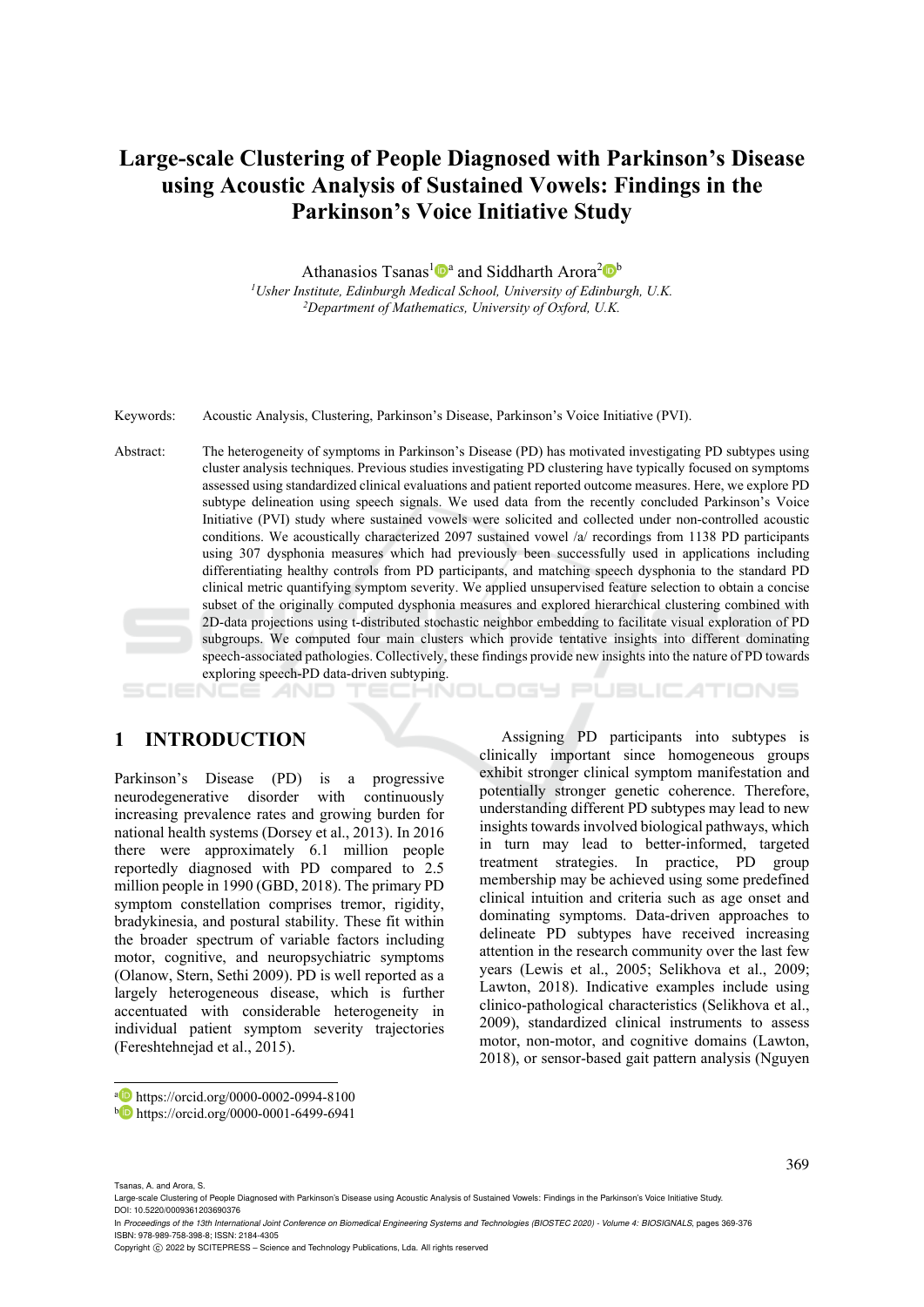et al. 2019). The use of different modalities or clinical instruments to assess symptoms can potentially provide new insights, but makes comparisons across studies particularly challenging and may explain discrepancies in the reported PD subtypes.

Crucially for the purposes of this study, speech is very strongly associated with overall PD symptom severity as assessed using standardized clinical metrics (Tsanas, 2019) and 29% of people diagnosed with PD consider it one of their most debilitating symptoms (Hartelius and Svensson, 1994). Recent studies have demonstrated the potential of speech signals and in particular sustained vowel /a/ phonations in PD applications, e.g. to (1) differentiate Healthy Controls (HC) from people diagnosed with PD with almost 99% accuracy (Tsanas et al., 2012), (2) accurately replicate the Unified Parkinson's Disease Rating Scale (UPDRS) (Tsanas et al., 2011), which is the standard clinical tool to provide an overall PD symptom assessment, and (3) automatically assess voice rehabilitation (Tsanas et al., 2014a). Recent work has also demonstrated the potential of speech signals towards distinguishing people with Leucine-Rich Repeat Kinase 2 (LRRK2) associated PD, idiopathic PD, and HC (Arora et al., 2018). Moreover, speech articulation kinematic models to characterize PD dysarthria and provide insights into the underlying vocal production mechanism have been developed (Gomez et al., 2019). Collectively, these studies and many others demonstrate the enormous potential of using speech signals in the context of PD analysis.

The aforementioned diverse problems rely on the existence of clinical labels and belong to the *supervised learning* paradigm. In situations where clinical labels (i.e. outcomes of interest) are not available, researchers typically resort to *unsupervised learning* methods for data exploration. These exploratory methods aim to decipher hidden patterns in the data or provide the means towards understanding the internal data structure e.g. with *cluster analysis* methods (Hastie, Tibshirani, Friedman, 2009). Cluster analysis aims to group together "similar" data samples (also known as *objects* in the statistics parlance) and in distinct groups data samples which are "different". There are numerous strategies and algorithms for cluster analysis where the central notion is the concept of computing similarity amongst objects (see Hastie, Tibshirani, Friedman, 2009; Duda, Hart, Stork, 2001). In simple terms, each object is assigned (or probabilistically assigned) cluster membership. The resulting outputs of cluster analysis are known as clusters or groups, and are often referred to as derived subtypes in clinical applications.

Most studies aiming to report PD subtypes rely on standard cluster analysis methods and in particular kmeans (e.g. Lewis et al., 2005; Lawton et al., 2018), which is one of the simplest approaches but which is known to have some fundamental drawbacks (Hastie, Tibshirani, Friedman, 2009; Duda, Hart, Stork, 2001). Additional considerations in cluster analysis include how to select a robust feature subset in an unsupervised feature selection framework (Dy and Brodley, 2004), potentially standardizing variables or introducting weights for different variables, and finally validating findings. Unfortunately many of the finer details in the application of the end-to-end cluster analysis methodology in clinical studies are frequently not reported. For an overview of this field (albeit using a different clinical application as an exemplar), including highlighting shortfalls and suggestions for best practice when reporting clustering results we refer to Horne et al. (2020).

The aim of this study is to explore speech-PD data-driven subtyping using cluster analysis methods and provide tentative new insights into the nature of PD speech symptoms. Towards this aim we acoustically characterize sustained vowel /a/ phonations, determine a subset of dysphonia measures using unsupervised feature selecton, and experiment with different cluster analysis and data visualization tools.

#### **2 DATA**  E

The PVI study solicited phone calls from participants<br>across seven major geographical locations across seven major geographical locations (Argentina, Brazil, Canada, Mexico, Spain, USA, and the UK). People were requested to call a dedicated phone number and contribute (1) basic demographic information (age, gender), (2) self-report whether they had been clinically diagnosed with PD, and (3) two sustained vowel /a/ phonations. Following standard voice assessment protocols participants were instructed to sustain vowel /a/ for as long and as steadily as possible (Titze, 2000). Recordings were sampled at 8 kHz and stored on secure servers hosted by Aculab.

**JBLIC ATIONS** 

In this study we only processed data from the PD participants to investigate PD subtypes and discarded data contributed by HC. Furthermore, we focus only on the data from the US cohort (geographic location with most data) to simplify analysis and avoid language confounds which might be otherwise reflected in the clustering results. In total, we processed 2097 sustained vowel /a/ phonations from 1138 PD participants (605 males) with age (mean  $\pm$  standard deviation):  $63.7\pm10.8$  years. For further details on the PVI study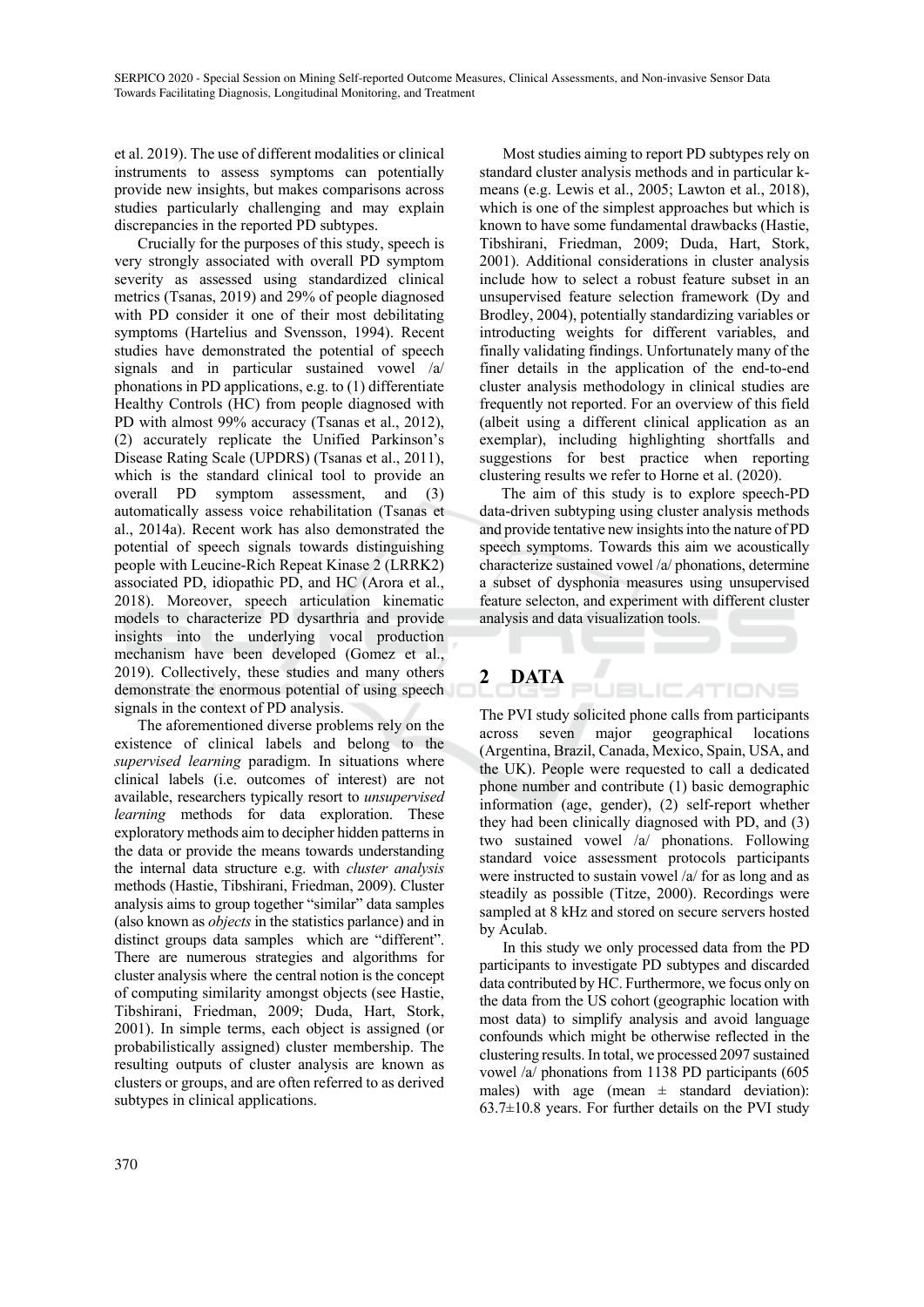we refer to our previous work (Arora, Baghai-Ravary, Tsanas, 2019; Tsanas and Arora, 2019).

## **3 METHODS**

### **3.1 Data Pre-processing**

We developed a speech recognition software which automatically transcribed the participants' responses over the phone regarding age, gender, and selfreported PD assessment. When the automated speech recognition algorithm had less than 90% confidence regarding the participants' responses, the recordings were aurally inspected. Furthermore, we developed signal processing tools to screen out non-usable recordings e.g. with excessive background noise.

For further details please see (Arora, Baghai-Ravary, Tsanas, 2019).

#### **3.2 Acoustic Characterization of Sustained Vowel /a/ Phonations**

We used the Voice Analysis Toolbox (freely available on the first author's website: https://www.darthgroup.com/software) to acoustically characterize each sustained vowel /a/ phonation using 307 dysphonia measures. The toolbox includes a range of widely used dysphonia measures which have been developed specifically to characterize sustained vowel /a/ phonations, and has been extensively validated in PD applications (Tsanas et al., 2010; Tsanas et al., 2011; Tsanas et al., 2012; Tsanas, 2012; Tsanas et al., 2014a; Arora, Baghai-Ravary, Tsanas, 2019), and other voice-related applications (Tsanas and Gomez-Vilda, 2013; San Segundo, Tsanas, Gomez-Vilda, 2017). For the underlying rationale, conceptual basis and physiological background, as well as the algorithmic expressions for the computation of the dysphonia measures we refer to (Tsanas, 2012; Tsanas, 2013). A key component in speech signal analysis which is frequently a prerequisite for the computation of more advanced dysphonia measures is the fundamental frequency (F0), and in particular its time-varying property also known as F0 *contour*. We used the SWIPE algorithm (Camacho and Harris, 2008), which we had previously demonstrated is the most accurate F0 estimation algorithm in sustained vowel /a/ phonations (Tsanas et al., 2014b). Overall, applying the speech signal processing algorithms to each of the phonations in the study resulted in a 2097×307 feature matrix which was subsequently mined to determine possible cluster solutions. All features are continuous random variables.

Before using the 307 features in the subsequent stages we linearly scaled each feature to be in the range [0, 1] so that no feature dominates others, in accordance to the standard rule of thumb for distancebased machine learning algorithms (Bishop, 2006).

## **3.3 Unsupervised Feature Selection**

A high dimensional dataset may increase the noise to signal ratio and obscure data structure and pattern recognition algorithms. This standard problem is known as the *curse of dimensionality* and is often detrimental for the performance of machine learning algorithms (Guyon et al. 2006; Hastie, Tibshirani, Friedman, 2009). According to the general *principle of parsimony*, it is desirable to develop a predictive model which at the same time is as simple as possible, i.e. via reducing the dimensionality of the input space. This approach is known as *dimensionality reduction*, and can be achieved either by *feature transformation* (transforming the features to populate a new, lower dimensional space), or by *feature selection* (choosing a subset of features from the original feature set). The latter is typically preferred in clinical settings because it is desirable to retain the interpretability of the original features (Guyon et al., 2006; Tsanas, Little, McSharry, 2013).

In supervised learning frameworks, feature selection can be wrapped around a well-defined objective function capitalizing on the provided labels. Feature selection in unsupervised learning setups is less well defined and therefore more challenging (Dy and Brodley, 2004). The aim is identifying informative features supporting complex structures embedded in the high-dimensional space, as Dy and Brodley (2004) suggest: "*The goal of feature selection for unsupervised learning is to find the smallest feature subset that best uncovers "interesting natural" groupings (clusters) from data according to the chosen criterion."* 

Here, we used the algorithmic approach endorsed by Yao et al. (2015) called *i-Detect* to select informative features where the identified feature subspace has the following property: the difference between the total volume of the space spanned by the selected feature subset and the sum of the volumes of clusters in the embedded manifolds is maximized. The i*-Detect* algorithm has two free hyper-parameters which need to be optimized: the kernel width, and the regularization parameter. Given that the algorithm is not sensitive to the choice of the kernel width (Yao et al. 2015), we focused only on experimenting with the selection of the regularization parameter.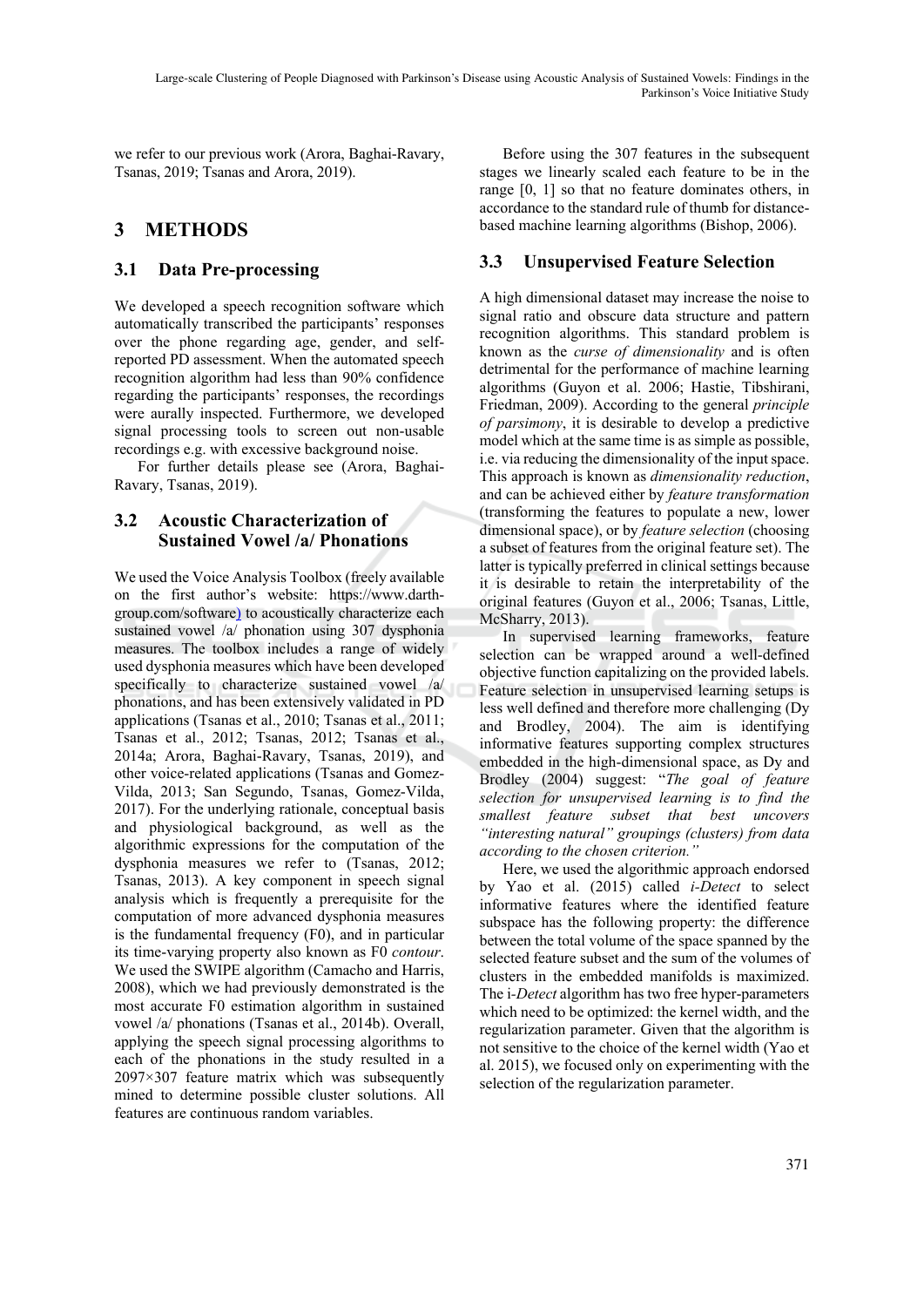Ultimately, the output of this unsupervised feature selection algorithm is a feature weight vector where many of the features are assigned to zero weighting and hence can be eliminated. The computed weights are then used to rank the original features and decide on an appropriate cut-off.

### **3.4 Clustering**

Clustering falls under the unsupervised learning category and aims to provide some insight into the structure of the data to and group objects based on the similarity of the provided features. The output of a clustering algorithm indicates the (probabilistic) cluster membership of each object into the possible clusters. There are many clustering algorithms in the research literature, each with shortcomings and different strategies to optimize performance.

In this study, we used hierarchical clustering which is a popular cluster analysis method that has often been successfully used in diverse applications (Hastie, Tibshirani, Friedman, 2009). Unlike other competing cluster analysis methods such as k-means, hierarchical clustering does not require prespecifying the number of clusters in the data. Hierarchical clustering constructs a dendrogram to represent the data in a tree-based form, which intuitively depicts how objects are grouped in the form of different levels. The tree is recursively split to form new clusters, aiming to maximize the between group dissimilarity. For further background details we refer readers to (Duda, Hart, and Stork 2004).

We used hierarchical clustering with Ward's linkage to cluster both the original high-dimensional data and the lower-dimensional representation obtained following unsupervised feature selection. The number of clusters was determined following visual inspection of the dendrogam in accordance with Sheaves et al. (2016). In essence, we aim to find a cut-off where there is considerable dissimilarity difference between successive levels.

#### **3.5 Data Visualization**

We applied the t-distributed Stochastic Neighbor Embedding (t-SNE) algorithm (van der Maaten and Hinton, 2008) to visualize the data structure embedded in the high-dimensional space (using the original 307 dimensional space and also the feature space spanned with the selected features). The resulting 2D data representation can potentially provide new insights following visual inspection and can also be used to visually assess the cluster analysis results.

### **4 RESULTS**

Figure 1 presents the dendrogram when using the original high-dimensional feature set prior to feature selection. Based on visual inspection, we decided to opt for six clusters (highlighted with the dotted red line). Following this, each object is assigned into a cluster. We applied t-SNE to project the highdimensional data into a 2D space, using the cluster labels to colour the two-dimensional objects in the projected feature space (see Figure 2). We remark that there is fairly good agreement (following visual inspection) on the assigned clusters and the t-SNE 2D projection.

#### Dendrogram, all features



Figure 1: Dendrogram for the hierarchical clustering with Ward's linkage to determine the number of clusters in the analysis using all data. Following visual inspection we decided to opt for six clusters (highlighted with the dotted red line).



Figure 2: Two-dimensional representation of the original high-dimensional dataset using t-SNE and marking the six clusters (denoted C1…C6) computed using hierarchical clustering with the original feature set (see dendrogram in Figure 1).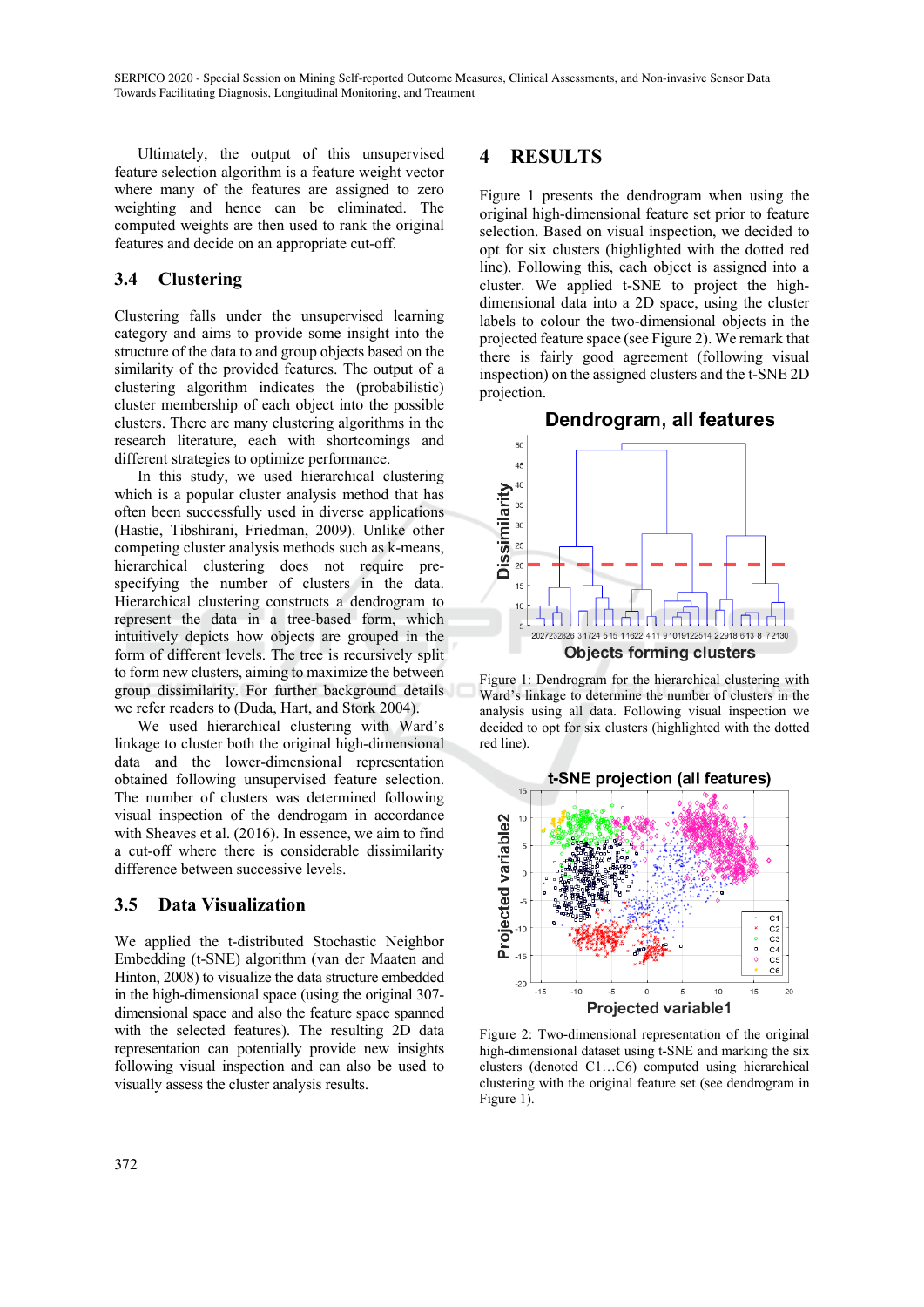Large-scale Clustering of People Diagnosed with Parkinson's Disease using Acoustic Analysis of Sustained Vowels: Findings in the Parkinson's Voice Initiative Study



Figure 3: Output of the *i-Detect* algorithm assigning feature weights resulting in unsupervised feature selection.

Figure 3 presents the output of *i-Detect*, denoting the indices of the selected features associated with non-zero weights (the vast majority of the features were assigned zero weights and hence can be eliminated from further processing). We set a cut-off threshold at 0.05, which yielded 21 features. Overall, the selected feature subset comprises primarily wavelet-based features. We then repeated the process with hierarchical clustering (Figure 4) and 2D projection of the feature space spanned by the selected feature subset (Figure 5). We note that this time we decided on four clusters in the reduced feature space following visual inspection of the dendrogram, and again the 2D projection in Figure 5 is well aligned with the identified clusters. The computed four clusters were relatively evenly distributed with 458, 540, 577, and 522 objects in each.



Figure 4: Dendrogram for the hierarchical clustering with Ward's linkage to determine the number of clusters in the analysis using all data. Following visual inspection we decided to opt for six clusters (highlighted with the dotted red line).



Figure 5: Two-dimensional representation of the dataset with selected features (seen in Figure 3) using t-SNE and marking the four clusters (denoted C1…C4) computed using hierarchical clustering with the selected feature subset (see Figure 4).

### **5 DISCUSSION**

We explored the potential of processing features extracted using acoustic analysis of sustained vowel /a/ phonations in order to apply cluster analysis and define PD subtypes. Using unsupervised feature selection we determined a subset of 21 features from the originally high-dimensional subset of 307 features. We reported that the 2097 PD phonations used in the study could be clustered into four groups. Therefore, in principle a new PD participant could be phenotyped on the basis of a sustained vowel /a/ phonation to identify the PD group with which they are similar. In turn, if we could interpret what these clusters mean this may have important implications regarding PD symptom trajectory and developing better-targeted therapeutic strategies.

Interestingly, previous studies on PD subtyping have also reported the identification of four groups even though they had used very different data modalities. For example, Lewis et al. (2005), collected demographic, motor, mood, and cognitive measures from 120 early-stage PD participants and applied standard k-means cluster analysis which resulted into four main subgroups: (1) younger PD onset; (2) tremor-dominant; (3) non-tremor dominant with considerable cognitive impairment and mild depression; and (4) rapid disease progression but no cognitive impairment. Lawton et al. (2018) investigated motor, non-motor, and cognitive domains expressed using standardized clinical instruments on two large PD cohorts (1601 and 944 participants). They applied standard k-means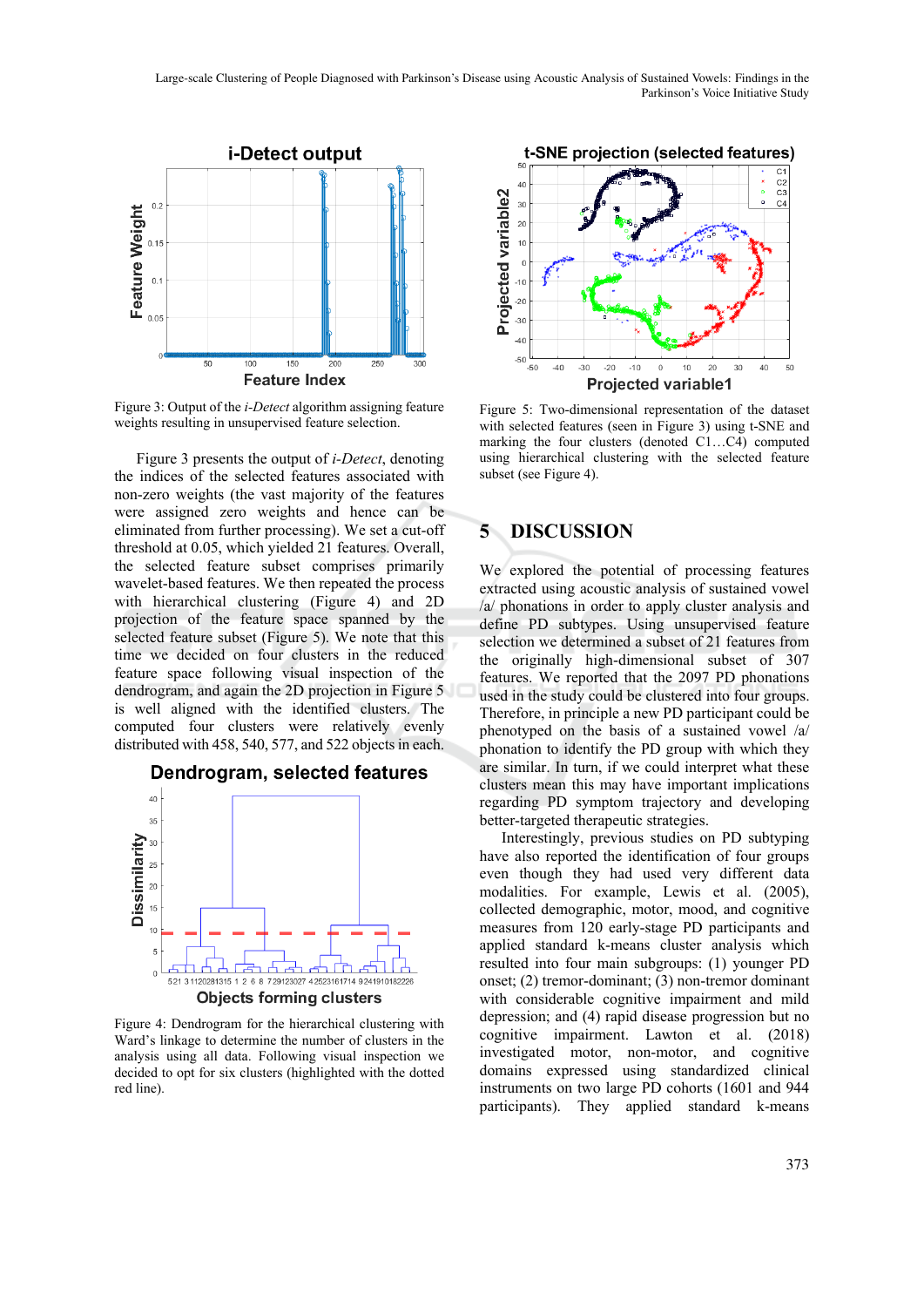clustering on the latent variables extracted through factor analysis of the aggregate standardized questionnaires, and reported four main subgroups: (1) fast motor progression with symmetrical motor disease, poor olfaction, cognition and postural hypotension; (2) mild motor and non-motor disease with intermediate motor progression; (3) severe motor disease, poor psychological well-being and poor sleep with an intermediate motor progression; (4) slow motor progression with tremor-dominant, unilateral disease. van Rooden et al. (2011) similarly applied cluster analysis on two PD cohorts (344 and 357 participants) and reported four subgroups: (1) mildly affected in all domains, (2) predominantly severe motor complications, (3) affected mainly on nondopaminergic domains with no major motor complications, (4) severely affected across all domains. Mu et al. (2017) employed k-means domain clustering based on motor and non-motor symtoms in PD using two cohorts (411 and 540 participants), and similarly also reported finding four clusters: (1) mild, (2) non-motor dominant, (3) motor-dominant, and (4) severe.

Although there appear quite clear differences in the distributions of the selected features corresponding to each of the four clusters (results not shown) it is difficult to associate those with specific vocal performance degradation symptoms. In all cases, the wavelet coefficients used here correspond to expressing uncertainties in the F0. Moreover, it is not clear whether and how well the four identified clusters on the basis of the acoustic features extracted from the sustained vowel /a/ phonations match with the PD symptoms using in previous studies (Lewis et al. 2005; van Rooden et al., 2011; Lawton et al., 2018). Unfortunately, additional modalities or UPDRS assessments are not available in the PVI dataset, and other studies which have longitudinal clinical evaluations and patient reported outcome measures do not have speech signal recordings which would enable to explore bridging this gap.

The 2D projected feature space using t-SNE was intuitively appealing both when using the original high-dimensional dataset and also with the selected feature subset comprising 21 features: the clusters identified using hierarchical clustering appear to be generally well separated in the t-SNE derived scatter plots. This suggests that there is indeed some inherent underlying structure in the data, and that indeed the unsupervised feature selection algorithm has provided a feature subset that leads to some meaningful natural grouping of the PD cohort.

The field of PD subtyping on the basis of voice appears to have been scarcely investigated. Rueda

and Krishnan (2018) attempted cluster analysis algorithms on the basis sustained vowel /a/ recordings in 57 HC and 57 matched PD participants. However, the limited sample size suggests there is no sufficient statistical power to detect multiple clusters and hence their findings should be interpreted very tentatively. Moreover, mixing healthy controls with PD participants by design is not aimed to deliver PD subtypes but rather a more generic grouping of voices. We only used data from the PVI US cohort in this study. We decided to focus only on a single cohort to avoid potential language confounds in the design of cluster analysis; we are currently working on generalizing findings to the other cohorts in PVI, developing new insights when comparing derived cluster groups across the different locations where PD participants self-enrolled.

We envisage the PVI study and the findings presented herein may contribute towards improving understanding of the nature of PD subtypes and hence potentially informing therapeutic interventions in clinical practice (Triantafyllidis and Tsanas, 2019). We are further exploring the PVI data to investigate differences across PD cohorts at scale between different geographical locations, both towards understanding differences versus HC and also internal variability which may inform future clinical trials.

# **ACKNOWLEDGEMENTS**

We are grateful to Max Little who led the Parkinson's Voice Initiative where the data for this study was collected, and to Ladan Baghai-Ravary for developing the data collection process using the Aculab servers. We would like to extend our thanks to all participants in the PVI study. The study was made possible through generous funding via an EPSRC-NCSML award to AT and SA.

IONS

### **REFERENCES**

- Arora, S. Visanji, N.P., Mestre, T.A., Tsanas, A., Al Dakheel, A., Connolly, B.S., Gasca-Salas, C., Kern, D.S., Jain, J., Slow, E.J., Faust-Socher, A., Lang, A.E. Little, M.A., Marras C. 2018. Investigating voice as a biomarker for leucine-rich repeat kinase 2-associated Parkinson's disease: a pilot study, *Journal of Parkinson's Disease*, Vol. 8(4), pp. 503-510
- Arora, S., Baghai-Ravary, L., Tsanas A. 2019. Developing a large scale population screening tool for the assessment of Parkinson's disease using telephonequality speech, *Journal of Acoustical Society of America*, Vol. 145(5), 2871-2884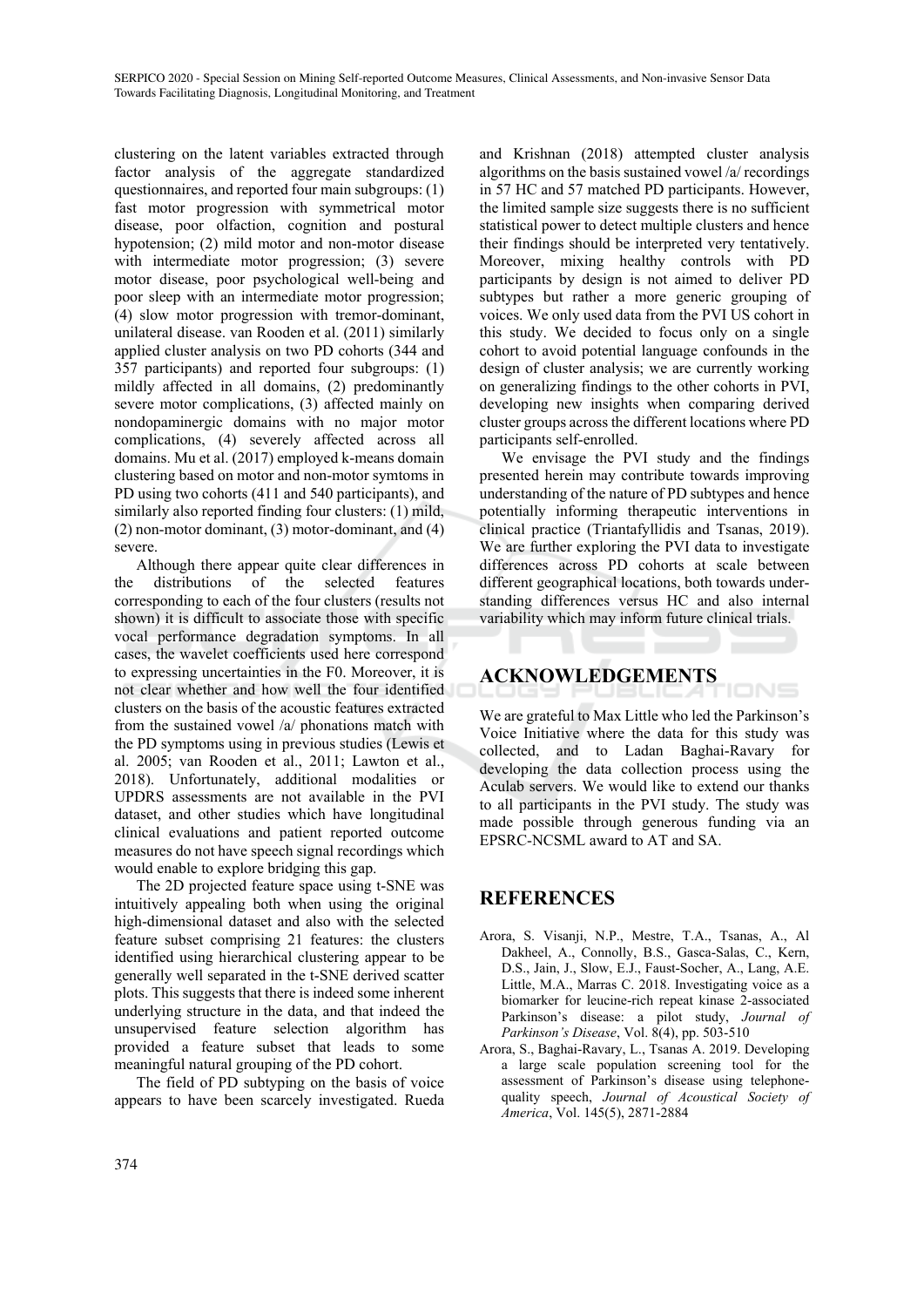Large-scale Clustering of People Diagnosed with Parkinson's Disease using Acoustic Analysis of Sustained Vowels: Findings in the Parkinson's Voice Initiative Study

- Bishop, C.M. 2006. *Pattern recognition and machine learning*, Springer
- Camacho, A., Harris, J.G. 2008. A sawtooth waveform inspired pitch estimator for speech and music, *Journal of the Acoustical Society of America*, Vol. 124, 1638- 1652
- Dorsey, E.R., George, B.P., Leff, B., Willis A.W. 2013. The coming crisis: obtaining care for the growing burden of neurodegenerative conditions, *Neurology*, Vol. 80, 1989-1996
- Duda, R.O., Hart, P.E., Stork, D.G. 2001. Pattern classification, Wiley-interscience, 2nd ed.
- Dy, J.G., Brodley, C.E. 2004. Feature selection for unsupervised learning, *Journal of Machine Learning Research*, Vol. 5, 845-889
- Fereshtehnejad, S.-M. et al. 2015. New clinical subtypes of parkinson disease and their longitudinal progression: a prospective cohort comparison with other phenotypes. *JAMA Neurology*, Vol. 72, pp. 863–873
- GBD 2016 Parkinson's Disease Collaborators 2018. Global, regional, and national burden of Parkinson's disease, 1990–2016: a systematic analysis for the Global Burden of Disease Study 2016. *The Lancet Neurology*, Vol. 17, pp. 939-953
- Gomez-Vilda, P., Mykyska, J., Gomez, A., Palacios, D., Rodellar, V., Alvarez A. 2019. Characterization of Parkinson's disease dysarthria in terms of speech articulation kinematics, *Biomedical Signal Processing and Control*, Vol. 52, 312-320
- Guyon, I., Gunn, S., Nikravesh, M., Zadeh, L.A. (Eds.) 2006. *Feature Extraction: Foundations and Applications*, Springer
- Hartelius L., Svensson P. 1994. Speech and swallowing symptoms associated with parkinson's disease and multiple sclerosis: A survey, *Folia Phoniatr. Logop.*, Vol. 46, pp. 9- 17
- Hastie, T. Tibshirani, R. Friedman J. 2009. *The elements of statistical learning: data mining, inference, and prediction*, Springer, 2nd ed.
- Horne, E., Tibble, H. Sheikh, A., Tsanas A. 2020. Challenges of clustering multimodal clinical data: a review of applications in asthma subtyping, *Journal of Medical Internet Research* (under review)
- Lawton, M., Ben-Shlomo, Y., May, M.T., et al. 2018. Developing and validating Parkinson's disease subtypes and their motor and cognitive progression, *Journal of Neurology, Neurosurgery and Psychiatry*, Vol. 89, pp. 1279-1287
- Lewis, S.J.G., Foltynie, T., Blackwell, A.D., Robbins, T.W., Owen, A.m., Barker R.A. 2005. Heterogeneity of Parkinson's disease in the early clinical stages using a data driven approach, *Journal of Neurology, Neurosurgery and Psychiatry*, Vol. 76, 343-348
- Mu, J., Chaudhuri, K.R., Bielza, C., de Pedro-Cuesta, J., Larranaga, P., Martinez-Martin, P. 2017. Parkinson's disease subtypes identified from cluster analysis of motor and non-motor symptoms, *Frontiers in Aging Neuroscience*, 9:301
- Nguyen, A., Roth, N., Ghassemi, N.H., Hannink, J., Seel, T., Klucken, J., Gassner, H., Eskofier, B.M. 2019.

Development and clinical validation of inertial sensorbased gait-clustering methods in Parkinson's disease, *Journal of NeuroEngineering and Rehabilitation*, 16:77

- Olanow, C.W., Stern, M.B., Sethi,K. 2009. The scientific and clinical basis forthe treatment of Parkinson disease, *Neurology*, Vol. 72 (21 Suppl 4) s1-s136
- Rueda, A., Krishnan, S., 2018. Clustering Parkinson's and age-related voice impairment signal features for unsupervised learning, *Advances in Data Science and Adaptive Analysis*, Vol. 10(2);1840007
- San Segundo, E., Tsanas, A., Gomez-Vilda, P., 2017. Euclidean distances as measures of speaker similarity including identical twin pairs: a forensic investigation using source and filter voice characteristics, *Forensic Science International*, Vol. 270, pp.25-38
- Selikhova, M., Williams, D.R., Kempster, P.A., Holton, J.L., Revesz, T., Lees, A.J. 2009. A clinic-pathological study of subtypes in Parkinson's disease, *Brain*, Vol. 132, pp. 2947-2957
- Sheaves, B., Porcheret, K., Tsanas, A., Espie, C., Foster, R., Freeman, D., Harrison, P.J., Wulff, K., Goodwin, G.M. 2016. Insomnia, nightmares, and chronotype as markers of risk for severe mental illness: results from a student population, *Sleep*, Vol. 39(1), pp. 173-181
- Titze, I.R. 2000. *Principles of Voice Production*. National Center for Voice and Speech, Iowa City, US, 2nd printing
- Triantafyllidis, A.K., Tsanas A. 2019. Applications of machine learning in real-life digital health interventions: review of the literature, *Journal of Medical Internet Research* (JMIR), Vol. 21(4), e12286
- Tsanas, A., Little, M.A., McSharry, P.E., Ramig, L.O. 2010. New nonlinear markers and insights into speech signal degradation for effective tracking of Parkinson's disease symptom severity, *International Symposium on Nonlinear Theory and its Applications* (NOLTA), pp. 457-460, Krakow, Poland, 5-8 September
- Tsanas, A., Little, M.A., McSharry, P.E., Ramig, L.O. 2011. Nonlinear speech analysis algorithms mapped to a standard metric achieve clinically useful quantification of average Parkinson's disease symptom severity, *Journal of the Royal Society Interface*, Vol. 8, pp. 842-855
- Tsanas, A., Little, M.A., McSharry, P.E., Spielman, J., Ramig, L.O. 2012. Novel speech signal processing algorithms for high-accuracy classification of Parkinson's disease, *IEEE Transactions on Biomedical Engineering*, Vol. 59, 1264-1271
- Tsanas A. 2012. *Accurate telemonitoring of Parkinson's disease symptom severity using nonlinear speech signal processing and statistical machine learning*, Ph.D. thesis, Oxford Centre for Industrial and Applied Mathematics, University of Oxford
- Tsanas A. 2013. Acoustic analysis toolkit for biomedical speech signal processing: concepts and algorithms, 8th International *Workshop on Models and Analysis of Vocal Emissions for Biomedical Applications* (MAVEBA), pp. 37-40, Florence, Italy, 16-18 December